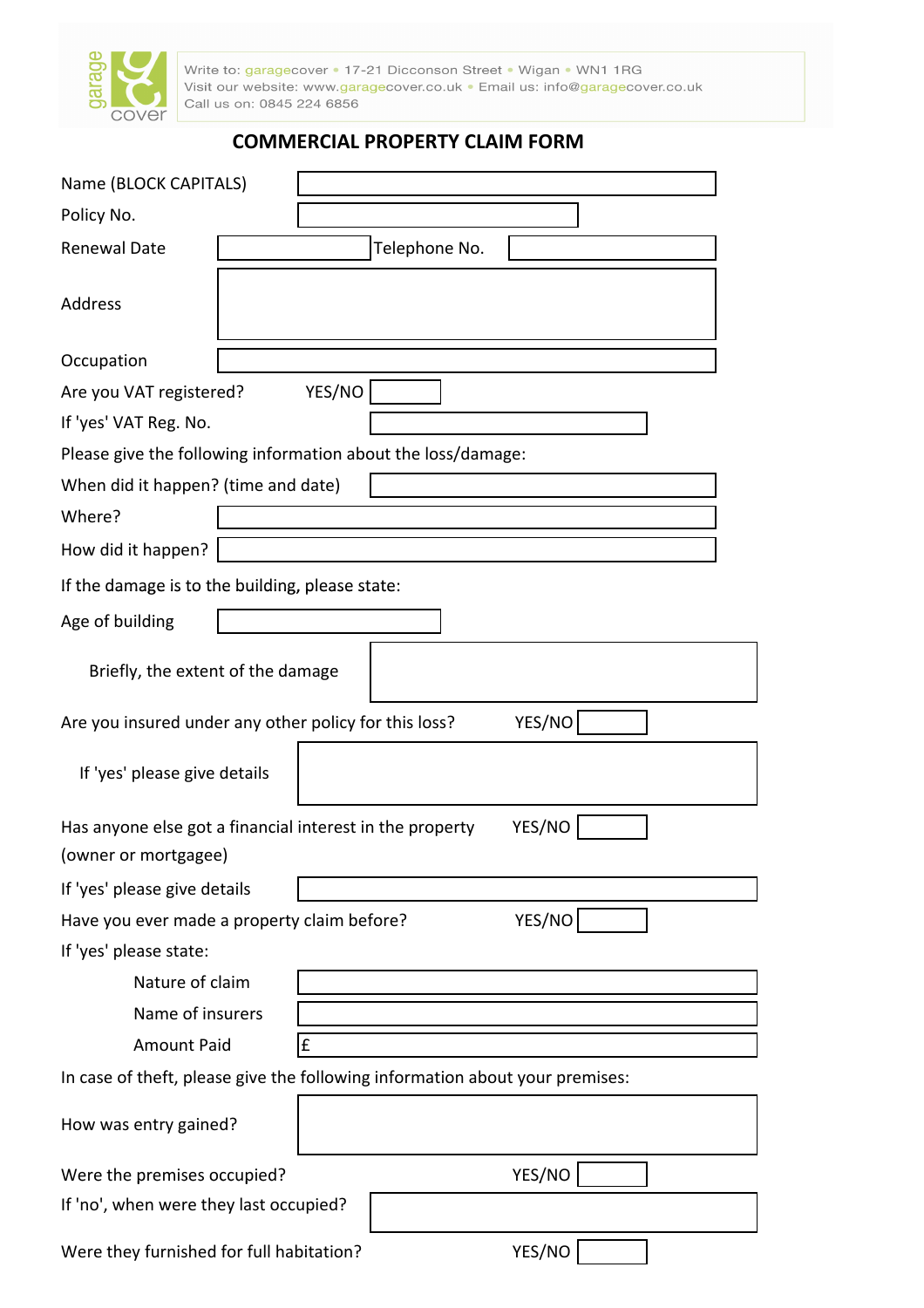

Write to: garagecover . 17-21 Dicconson Street . Wigan . WN1 1RG Visit our website: www.garagecover.co.uk · Email us: info@garagecover.co.uk Call us on: 0845 224 6856

### In case of theft, or malicious damage, please state:

The date you informed the police

The address of the police station

The police reference on any document given to you

Please give the estimated total value of your property at the time of loss:

Buildings: Full rebuilding cost:

Contents: Full replacement value:

## INSTRUCTIONS TO BE OBSERVED

All damaged property must be protected from further deterioration and should not be disposed of until permission is given by your Insurers or the Loss Adjusters.

| <b>BUILDINGS:</b>             | The claim form should be accompanied by a tradesman's            |  |  |  |  |  |
|-------------------------------|------------------------------------------------------------------|--|--|--|--|--|
| original detailed estimate.   |                                                                  |  |  |  |  |  |
| <b>CONTENTS AND</b><br>STOCK: | A list of the articles destroyed, stolen or damaged should be    |  |  |  |  |  |
|                               | detailed below. Please indicate if any item which you are        |  |  |  |  |  |
|                               | claiming for is on hire. It will help us to deal with your claim |  |  |  |  |  |
|                               | if you give us as much information as possible in respect of     |  |  |  |  |  |
|                               | the lost, stolen or damaged item                                 |  |  |  |  |  |
|                               | ie. MAKE - MODEL - SERIAL NUMBER                                 |  |  |  |  |  |

### Original Repair estimates should be attached to the form where appropriate.

| <b>DESCRIPTIONS OF</b><br><b>PROPERTY FROM</b><br>WHICH THIS CLAIM IS<br><b>MADE</b> | <b>DATE OF</b><br><b>PURCHASE</b> | <b>COST OF REPLACING</b><br>THE PROPERTY | <b>VALUE AT TIME OF</b><br><b>LOSS OR DAMAGE.</b><br><b>AFTER ALLOWING</b><br>(WHERE<br><b>APPROPRIATE)</b><br><b>PREVIOUS WEAR</b><br><b>AND TEAR £</b> | <b>VALUE OF</b><br><b>SALVAGE</b> | <b>AMOUNT</b><br><b>CLAIMED i.e</b><br><b>ACTUAL LOSS</b><br><b>AFTER</b><br><b>DEDUCTION OF</b><br><b>SALVAGE VALUE</b> |
|--------------------------------------------------------------------------------------|-----------------------------------|------------------------------------------|----------------------------------------------------------------------------------------------------------------------------------------------------------|-----------------------------------|--------------------------------------------------------------------------------------------------------------------------|
| $\mathbf{1}$                                                                         | $\overline{2}$                    | 3                                        | 4                                                                                                                                                        | 5                                 | 6                                                                                                                        |
|                                                                                      |                                   |                                          |                                                                                                                                                          |                                   |                                                                                                                          |
|                                                                                      |                                   |                                          |                                                                                                                                                          |                                   |                                                                                                                          |
|                                                                                      |                                   |                                          |                                                                                                                                                          |                                   |                                                                                                                          |
|                                                                                      |                                   |                                          |                                                                                                                                                          |                                   |                                                                                                                          |
|                                                                                      |                                   |                                          |                                                                                                                                                          |                                   |                                                                                                                          |
|                                                                                      |                                   |                                          |                                                                                                                                                          |                                   |                                                                                                                          |
|                                                                                      |                                   |                                          |                                                                                                                                                          |                                   |                                                                                                                          |
|                                                                                      |                                   |                                          |                                                                                                                                                          |                                   |                                                                                                                          |
| Column 4 need not be completed if the item concerned                                 | <b>TOTAL</b>                      | Ι£                                       |                                                                                                                                                          |                                   |                                                                                                                          |